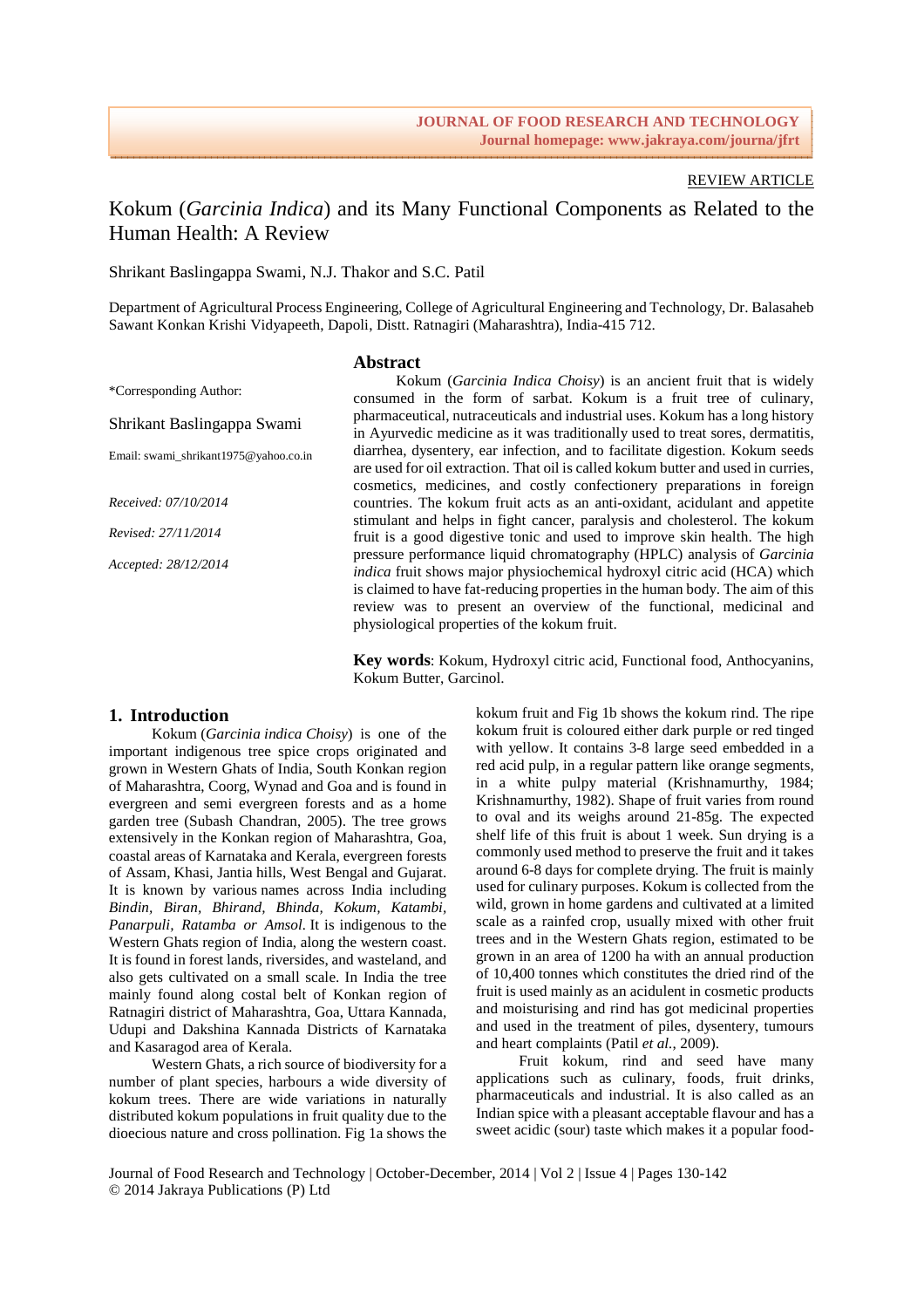

Fig 1: (a) Kokum fruits, (b) Seed embedded with pulp and rind

additive. It is traditionally used as acidulant in many Indian dishes. This crop is gaining increasing importance, as its fruits have multifarious utilities ranging from the pharmaceutical uses to high quality beverages. Kokum has been reported for the treatment of dysentery, tumours, heart complaints, stomach acidity and liver disorders (Bhaskaran and Mehta, 2006; Krishnamurthy *et al*, 1982).

### **2. Chemical Composition of Kokum**

Kokum rind contains three important chemical constituents' viz, Garcinol, Hydroxycitric acid and anthocyanin pigment. Garcinol is a fat soluble yellow pigment; Hydroxycitric acid is used as an acidulant and physiologically active compound has been shown to significantly reduce body weight. The kokum fruit consists of different chemical constituents these are given in Table 1.

|  |  | Table 1: Chemical Constituents of Kokum |  |  |
|--|--|-----------------------------------------|--|--|
|--|--|-----------------------------------------|--|--|

| Sr. No. | Character               | Value |
|---------|-------------------------|-------|
| 1       | Moisture $(\%)$         | 80.00 |
| 2       | Protein (N $x$ 6.25) %  | 1.92  |
| 3       | Crude Fat (%)           | 10.00 |
| 4       | Crude Fibre (%)         | 14.28 |
| 5       | Total Ash               | 2.57  |
| 6       | Carbohydrates<br>by     | 35.00 |
|         | Difference (%)          |       |
| 7       | Starch $(\%)$           | 1.00  |
| 8       | Pigments $(\%)$         | 2.40  |
| 9       | Tannin (%)              | 2.85  |
| 10      | Pectin $(\%)$           | 5.71  |
| 11      | Ascorbic Acid (%)       | 0.06  |
| 12      | Hydroxyl<br>Acid<br>(as | 22.80 |
|         | Citric acid)            |       |

Krishnamurthy *et al.* (1982)

# **3. Kokum as a Functional Food**

Functional foods are those that provide more than simple nutrition; they supply additional physiological benefits to the consumers (Krishnamurthy 1996; Devasagyam *et al.*, 2006). In India also, demand for functional foods is increasing in recent years. In this aspect, foods rich in preparation from kokum and its syrup can be considered as functional foods. Due to recent trends in nutrition towards development of healthy foods in the form of 'Functional foods', one of the desirable properties of dietary component is considered to be its antioxidant effects (Peter, 2001; Wildman, 2001). There is no one definition of the term functional food, which is used in many contexts *viz.*  technological advances, food marketing and food regulatory norms (Palou *et al*., 2003). This term has already been defined several times (Roberfroid, 2002) and there is still no unitary accepted definition for this group of foods (Alzamora *et al.*, 2005). In most countries, there is no legal definition of the term and drawing a border line between conventional and functional foods is challenging even for nutrition and food experts (Niva, 2007).

Several working definitions used by professional groups and marketers have been proposed by various organizations in several countries. In the United States, functional foods are not officially recognized as a regulatory by the FDA. However, several organizations have proposed definitions for this rapidly growing food category, most notably the International Food Information Council (IFIC) and Institute of Food Technologists. The IFIC considers as functional foods those that include any food or food component that may have health benefits beyond basic nutrition (IFIC, 2009). Similarly, a recent report of the Institute of Food Technologists (IFT, 2009) defined functional foods as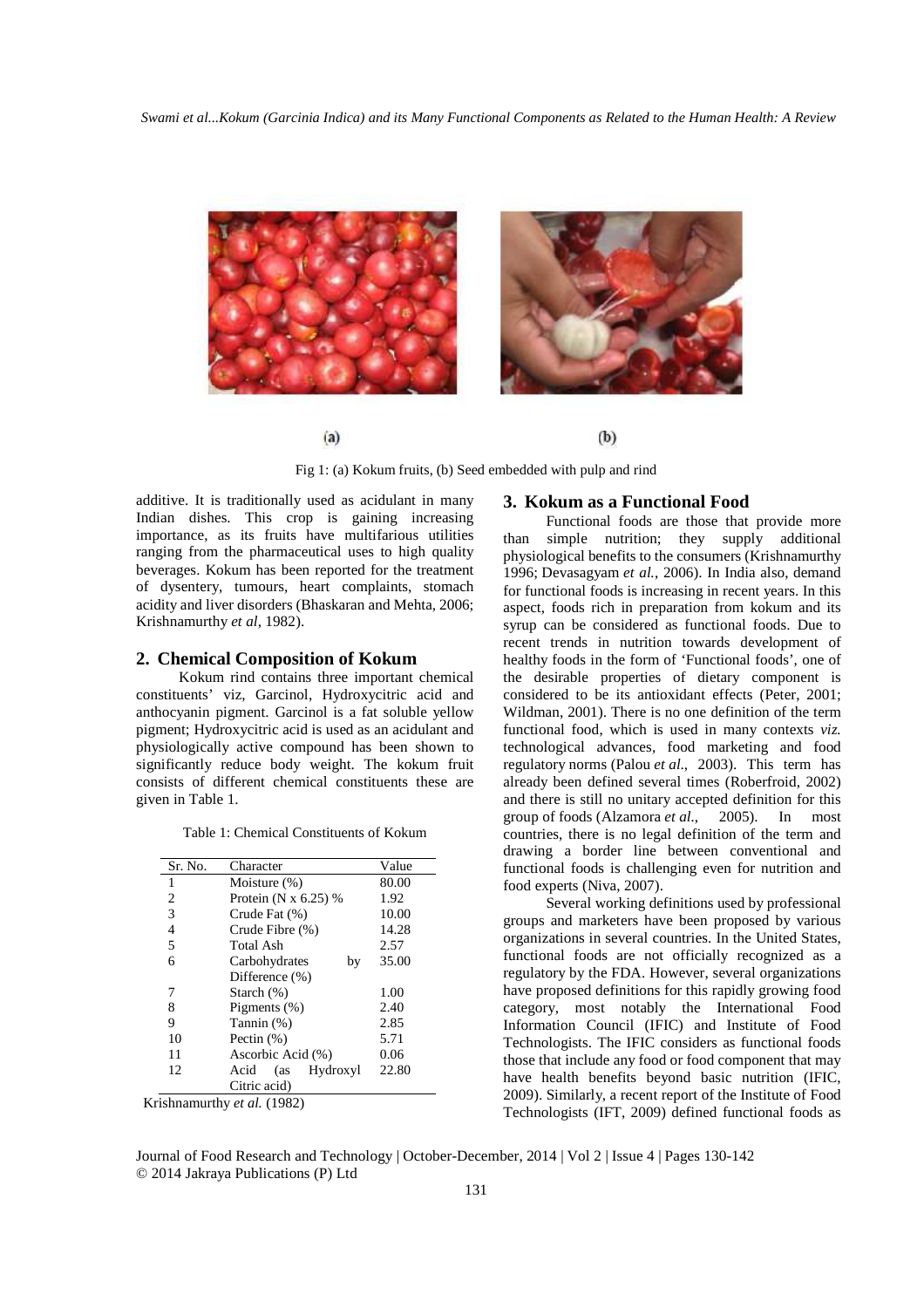"foods and food components that provide a health benefit beyond basic nutrition (for the intended population).



Fig 2: Principal function and medicinal effects of kokum

The European Commission (EC) Concerned Action on Functional Food Science in Europe regards a food as functional if it is satisfactorily demonstrated to affect beneficially one or more target functions in the body, beyond adequate nutritional effects, in a way that is relevant to either an improved state of health and well-being or reduction of risk of disease. In this context, functional foods are not pills or capsules, but must remain foods and they must demonstrate their effects in amounts that can normally be expected to be consumed in the diet (EC, 1999).

The concept of the functional food is complex and may refer to many possible aspects, including food obtained by any process, whose particular characteristic is that one or more of its components, whether or not that component is itself a nutrient, affects the target function of the organism in a specific and positive way, promoting a physiological or psychological effect beyond the merely nutritional (Viuda *et al*., 2010). The positive effect of a functional food may include the maintenance of health or well-being, or a reduction in the risk of suffering a given illness (Perez *et al.*, 2003). Kokum fruit conforms to this definition in several ways, although the establishment of any function would involve identifying the bioactive components to help specify their possible beneficial effects on health.

## **4. Historical Uses of the Kokum**

The fruits of *G. Combogia* are valued for their dried rinds, which are used extensively in South India, Western Ghat for culinary purposes and particularly as a Condiment, in place of tamrind or lemon, for flavouring curries, meat and seafood dishes. The food extract also serves as a unique flavor enhancer for beverages, gourmet spice and as a post-prandial carminative. The fruit has also been used for centuries to make meals

more filling (Sergior, 1988; Mattes and Bormann, 2000). Dried rind of *G. Combogia*, which contains HCA, is also used in pickling fish (Sreenivasan and Venkatraman, 1959; Clouatre and Rosenbanum, 1994); the commercial pickling of fish is called "*Colombo Curing*" (Sreenivasan and Venkatraman, 1959; Lewis *et al.*, 1964). The organic acid present in the fruit are responsible for the bacteriostatic effect of pickling medium by a simple lowering of the pH. In addition to flavouring and preservative effects of the fruit extract, in the traditional system of herbal medicine in India (Ayurveda), Garcinia is considered to be one of the prime herbs that are beneficial for health. A concentrate of the fruit rind is given for rheumatism and bowel complaints. In veterinary medicine, the extract is employed as a rinse for some diseases of the mouth in cattle (Jena *et al*., 2002). HCA, the organoleptically characterizing ingredient of kokum is a popular compound of several dietary supplements' marketed under various trade names.

Kokum has a long history in Ayurvedic medicine as it was traditionally used to treat sores, tumors, dermatitis, heart complaints, diarrhea, dysentery, ear infection, and to facilitate digestion. Kokum Juice is also used as a natural remedy for stomach and liver disorders (Bhat *et al.,* 2005; Krishnamurthy, 1984; Krishnamurthy *et al.,* 1982; Mishra *et al.,* 2006). The major organic acid component that imparts that the savory taste to the fruit is hydroxyl citric acid (HCA), which is an important ingredient in many fat reducing supplements and it is claimed to increases fat burning (Jena *et al.*, 2002). The seed of *Garcinia indica* contains oil, which remains solid at room temperature. It finds its application in foods, pharmaceutical and cosmetic industries (Krishnamurthy, 1984). The chemical and spectral investigation revealed the kokum contains Garcinol, a fat soluble yellow pigment and two water soluble anthocyanin pigments as a cyanindin-3-glucoside and cyanindin-3-sambubioside (Krishnamurthy, 1988).

#### **5. Composition**

Kokum contains the following phytonutrients: Anthocyanins (Cyanidin-3-sambubioside, Cyanidin-3-glucoside); Kokum butter; Hydroxycitric acid (HCA) and Garcinol. Anthocyanins are well known for their antioxidant, anti-inflammatory and anti-carcinogenic activity. Hydroxycitric acid (HCA) has gained much attention in recent years for its pivotal role in fat/lipid metabolism, with implications for use in weight loss.

# **5.1 Anthocyanins**

Kokum contains 2 to 3 % of red colour pigment. Anthocyanins of kokum are water soluble and possess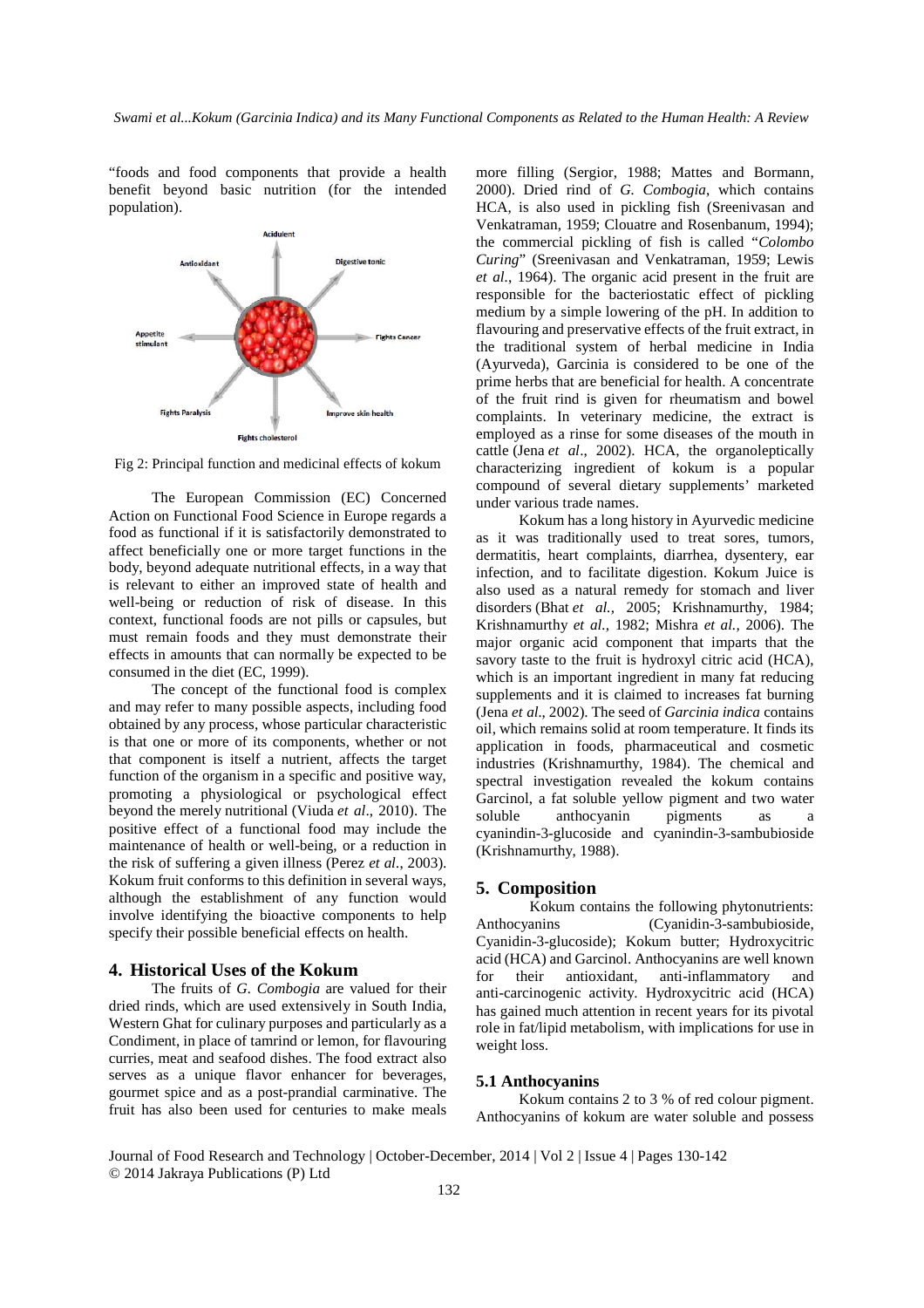antioxidant activity. Two major pigments characterized in kokum are cyanidin-3-glucoside and cyanidin-3-sambubioside which are usually present in the ratio of 4:1 (Nayak *et al.,* 2010). These two anthocyanins were first identified by thin layer chromatography using acetic acid: HCl: water in ratio of 15:3:82 (Nayak *et al*., 2010). The respective sugars associated with these two pigments are glucose and xylose. Thus, the extract of anthocyanins contains water, pigment and sugars. Due to high water content these extracts have low shelf life and thus commercially they are concentrated. This also further reduces the transportation and storage cost. Concentration of such color by conventional evaporation or distillation results in loss of hue and chroma. Thus, membrane processes such as microfiltration, ultra-filtration or reverse osmosis are employed. But these methods have few drawbacks such as need of high pressure, membrane clogging, maximum achievable concentration and reduction in the gradient. A novel forward osmosis method is also developed for concentration of Kokum anthocyanins using semi-permeable nonporous active skin layer of cellulose triacetate embedded in a nylon mesh with NaCl solution as an osmotic agent (Nayak and Rastogi, 2010).

Anthocyanins constitute approximately 2.4% of the total fruit biomass. These pigments can scavenge free radicals and are water soluble. They can be extracted from the fruit rind by hydraulic press using 1% acidified water as a solvent (Nayak *et al*., 2010). The monomeric anthocyanins in kokum can be measured using pH differential method (Wrolstad *et al*., 2005). The general structure of anthocyanidin pigment is shown in Fig 3. This basic structure of anthocyanidin pigment is responsible for a number of different colour compounds produced by chemical combination with glycosides and acyl groups. The most common sugar groups occurring in nature are glucose, rhamnose, xylose, galactose, arabinose and fructose while common acyl groups are coumaric, caffeic, ferulic, p-hydroxy benzoic, synapic, malonic, acetic, succinic, malic, oxylic etc. Substitution of hydroxyl and methoxyl groups has influence on different shades of colours of anthocyanins. Increase in the number of hydroxyl groups gives more bluish shade while increase in methoxyl groups increases redness. Depending upon the number and position of hydroxyl and/or methoxyl groups there are total 17 anthocyanidins of which 6 are the most common ones, namely cyanidin, delphinidin, pelargonidin, malvidin, peonidin, petunidin. Cyanidins have hydroxyl groups attached at 3, 5, 7, 3' and 4' position. It gives magenta and crimson shades (Delgado-Vargas *et al*., 2000). Cyanidin-3 glucoside found in kokum has hydroxyl groups attached at the corresponding positions and glycosidic linkage at position 3. The other major pigment cyanidin-3-sambubioside is similar in structure and has disaccharide sambubiose attached instead of glucose.



Fig 3: General structure of anthocyanidin pigment (Delgado-Vargas *et al.,* 2000)

### **5.1.1 Nutraceutical Potential of Anthocyanins**

Anthocyanins have been shown to possess strong antioxidant activity. Given their wide distribution in nature, daily intake of anthocyanins is 25 to 215 mg/person depending upon gender and age (Delgado-Vargas *et al.*, 2000). Anthocyanins prevent ascorbic acid oxidation, scavenge free radicals, show inhibitory effects against oxidative enzymes and reduce the risk of cancer and heart diseases (Bridle and Timberlake, 1997). The 3' and 4' –OH in B-ring determine radical scavenging capacity with a saturated 2, 3- double bond. Different glycosylation and hydroxylation positions determine their potential as an antioxidant (Wang *et al*., 1997). With increase in hydroxyl groups in B-ring, antioxidant activity increases when present as glucosides. Corresponding aglycones have weaker activities (Tsushima *et al.*, 1996). Azevedo *et al*. (2010) showed antioxidant properties of anthocyanins with DPPH, FRAP and oxygen consumption assays. They showed radical scavenging activity and reducing capacity increased with the number of hydroxyl groups present in B-ring. 3' and 4'–OH groups are important in preventing ascorbic acid oxidation by anthocyanins-metal chelation (Sarma *et al*., 1997). Anthocyanins also have effect on lipid peroxidation. They are better agents against lipid peroxidation than α-tocopherol. Anthocyanins also have scavenging properties against –OH and O2-. Bioflavonoids such as leucoanthocyanidins, catechins, flavonols etc. along with anthocyanins such as cyanidin-3-glucoside have shown activity to improve permeability and strength of capillaries, to accelerate the ethanol metabolism and to reduce inflammations and edematic reactions (Delgado-Vargas *et al.*, 2000).

# **5.2 Kokum Butter**

Kokum oil or kokum butter is nutritive, demulcent, smoothening, softening, astringent, and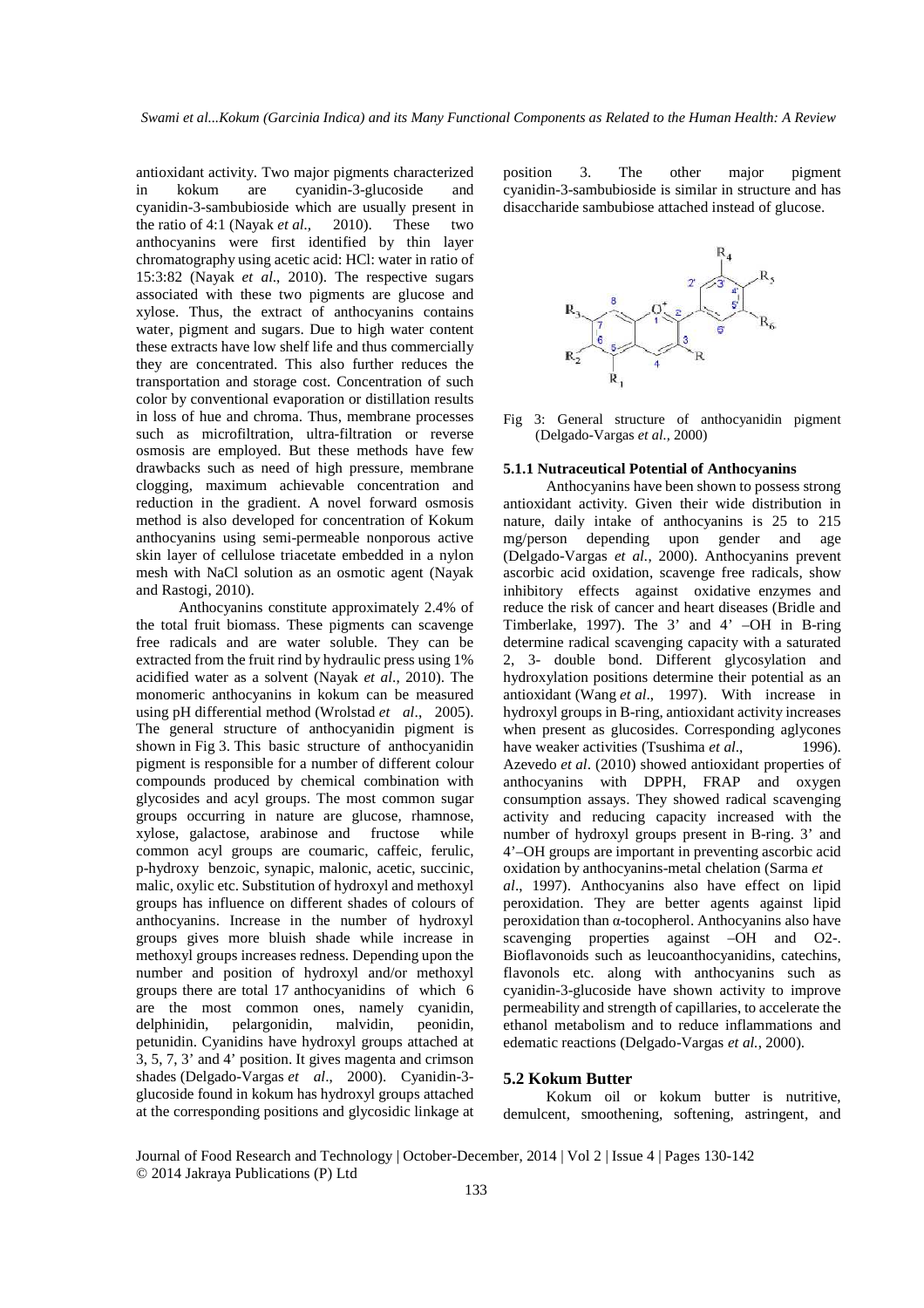emollient and has a great demand in pharmaceutical industry for preparation of ointments, cosmetic industry for face creams and lipsticks. The composition of the kokum fat is given in Table 2.

Table 2: Characteristics and Composition of Kokum Fat

| Sr. No. | Character                          | Value                   |  |
|---------|------------------------------------|-------------------------|--|
| 1       | <b>Melting Point</b>               | $39.5 - 40.0^{\circ}$ C |  |
| 2       | Sap Value                          | 189                     |  |
| 3       | <b>Iodine Value</b>                | 37.4                    |  |
| 4       | Unsapen Matter (%)                 | 1.4                     |  |
| 5       | Free Fatty Acid (% as              | 7.2                     |  |
|         | oleic)                             |                         |  |
|         | Component Fatty Acid (% by Weight) |                         |  |
| 6       | Palmitic                           | 2.5                     |  |
| 7       | Stearic                            | 56.4                    |  |
| 8       | Arachidic                          |                         |  |
| 9       | Olein                              | 39.4                    |  |
| 10      | Linolein                           | 1.7                     |  |
|         | Component glycerides (% by mol)    |                         |  |
| 11      | Tristearin                         | 1.5                     |  |
| 12      | Oleodistearin                      | 68                      |  |
| 13      | Oleopamitostearin                  | 8                       |  |
| 14      | Palmitodiolein                     | 20                      |  |
| 15      | Triolein                           | 2                       |  |

Kureel *et al.* (2009).

The kernels of kokum seed contains about 33 to 44 per cent oil, which is commercially known as "kokum butter". In addition, due to its suitability for ointment, suppositories and other pharmaceutical purposes kokum is commoditing greater export potentiality. The ointment is used for the local application for treating ulcer, fissures of lips, cracks/cuts in chopped hands and feet's etc. Due to high content of di-saturated and mono-saturated glycerides, it is in great demand as a substitute for cocoa an extender in chocolate and confectionery products preparations. Hydroxy citric acid (HCA) is one of the ingredient of kokum and used as an anti obesity agent for keeping fatty acid symbiosis at lower level. Kokum seed is reported to contain a compound which could turn liquids in to solids. It can be used in the manufacture of wine, champagne and liquor. It could be an ideal substitute for grapes in the wine industry. As kokum reduces fat, cools body, purifies blood, fights cholesterol, wine and liquors made from kokum will attract health conscious people (Vishwaprasad Sediyapu, 2001). The kokum butter is shown in Fig 4. The seed contains about 32 to 35% fat having food and non-food applications. Kokum butter is mainly used as an edible fat. It is also used as an adulterant of ghee. Kokum fat remains

solidified at room temperature. It is edible, nutritive, demulcent, astringent and emollient (Pruthi, 1979). It is also used as confectionery butter and also for candle and soap manufacture. It can be used for the production of stearic acid from the fat with a yield of 45.7%. It can also be employed in the sizing of cotton yarn (CSIR, 1956). The cake left after the extraction of oil is used as manure.



Fig 4: Kokum Butter

#### **5.2.1 Neutraceutical Properties of Kokum Butter**

Kokum butter is considered nutritive, demulcent, astringent and emollient. It is suitable for ointments, suppositories and other pharmaceutical purposes. It is used for local application to ulcerations and fissures of lips, hands etc. Kokum butter is used as a specific remedy for diarrhea and dysentery (Kureel *et al.*, 2009). Kokum butter is very soothing for burns, chaffed skin and scalds. Kokum butter exhibits excellent emollient properties and high oxidative stability, which can assist emulsion integrity. With its relatively higher melt point, it melts slightly at skin temperatures making it ideal for lipsticks and balms; it's also a great addition to bar soaps and skin lotions.

### **5.3 Hydroxycitric Acid (HCA)**

Hydroxycitric acid, both free acid and lactone forms, is present in fruit rind of *Garcinia indica*, which are commercially available in India. As an inhibitor of the synthesis of fat and cholesterol, hydroxycitric acid has been shown to significantly reduce the body weight and lower lipid accumulation. It is also the only known anorectic agent found as a natural constituent of edible foods consumed by humans. Major portion of organic acids in kokum is hydroxycitric acid (HCA) (1, 2 dihydroxypropane-1, 2, 3-tricarboxylic acid). Rinds contain about 20-30% of (-)-HCA on dry basis. Due to its presence in high amounts in Garcinia species it is also called as garcinia acid. (- )-HCA is separated from rinds of Kokum by aqueous extraction. (-)-HCA has tendency towards lactonization during purification, evaporation and concentration. So it is converted to its sodium,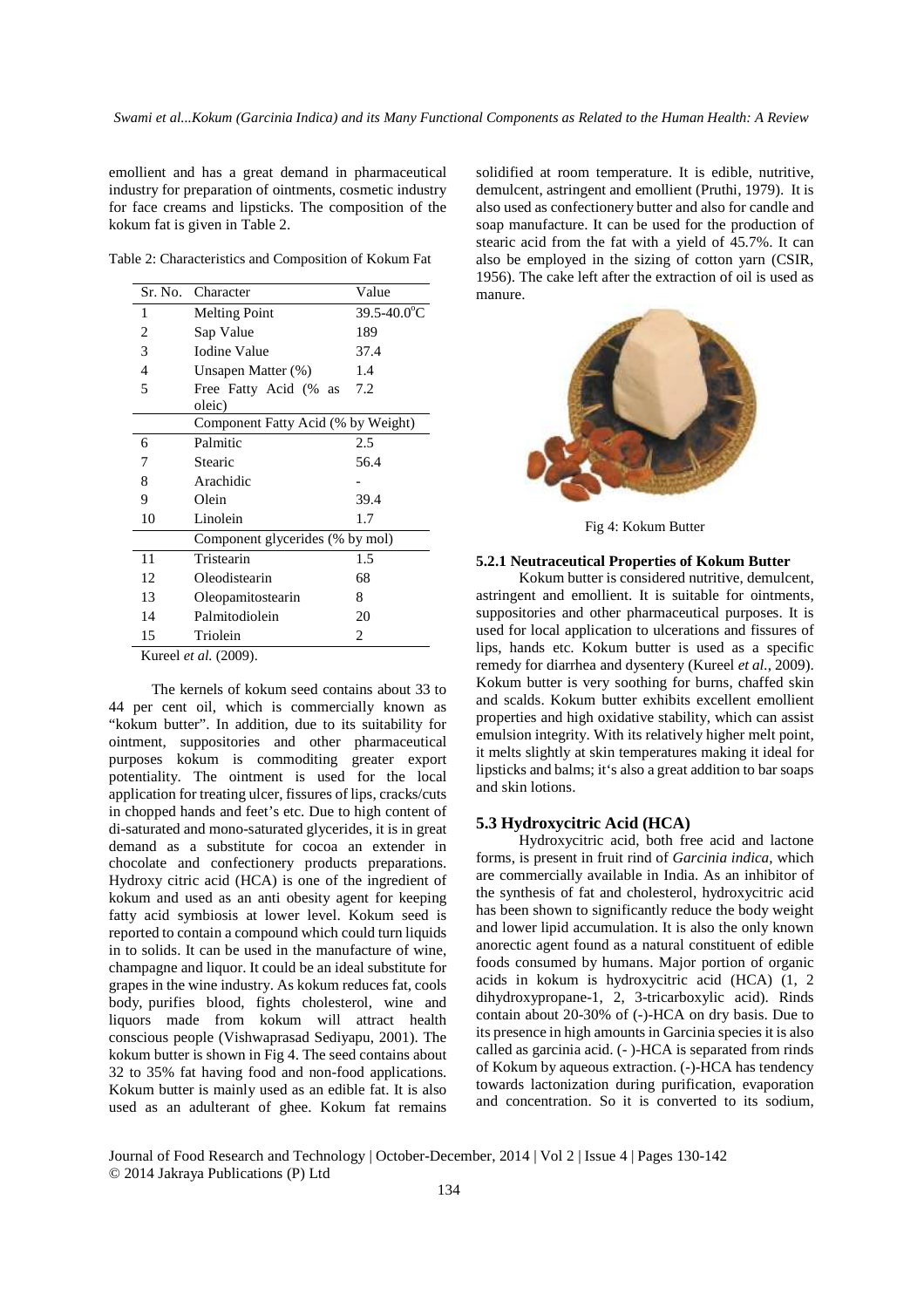potassium or calcium salts, lactones or esters (Jena *et al*., 2002). Liquid chromatographic method has been developed to determine the amount of HCA and HCA-lactone in kokum leaves as well as rinds (Jayaprakasha and Sakariah, 2002).

Extract containing HCA has proven its strength to reduce fat synthesis in the body from 40 to 70%. Garcinia fruit lowers blood lipids such as cholesterol and triglycerides by triggering fatty acid oxidation in the liver via thermogenesis (raising body temperature to speed up the body's metabolism which increases burning of fats). It burns the fat slowly and gently without stimulating the central nervous system (Raju, 2001). Today's consumer constantly struggles to control weight gain which is generally brought about by over-eating, unhealthy food choices, stress and lack of exercise. When we consume a carbohydrate-rich diet, glucose is partially used and stored in the form of glycogen in liver and muscles. The excess glucose is converted to lipids and stored as fat throughout the body which causes weight gain. ATP-citrate lyase is an enzyme that cleaves citrate, produces oxaloacetate and acetyl-CoA (a key molecule used in fat storage).

# **5.3.1 Neutraceutical Properties of Hydroxycitric Acid (HCA)**

The fruit *Garcinia indica* containing hydroxycitric acid (HCA) and other acids have some potential for development as weight-loss aids, through their potential to increase lipid metabolism (Rao and Sakariah, 1988). The reputed effect of HCA as anti-obesity effect are based on its action as a potent inhibitor of the enzyme ATP-citrate lyase, and thus limits the availability of acetyl–CoA, a key molecule, which plays a critical role in energy storage as fat. The claimed weight reducing effect of HCA are attributed not only to reduced food intake and increased energy expenditure, but also to a suppression of fatty acid synthesis and an enhancement of glycogen synthesis in liver. Other researchers have also reported anti-obesity properties of this compound (Greenwood *et al*, 1981; Rao and Sakariah, 1988). One of the ingredients of kokam, hydroxycitric acid (HCA), has been patented for use as a hypocholesterolaemic agent. HCA is a potential anti-obesity agent. It suppresses fatty acid synthesis, lipogenesis and food intake and induces weight loss (Jena *et al*., 2002). The main active component in kokum is hydroxycitric acid (HCA) which is regarded as a fat reducer (Froukje, 2008).

The HPLC analysis of *Garcinia indica* fruit shows major phytochemical HCA which is claimed to have fat- reducing properties for the human body. HCA is mainly found in the rind of the fruit. It is shown that HCA can inhibit the enzyme, citrate lyase which is needed for conversion of carbohydrates into fats. The fruit also shows presence of anthocyanins which are pigmented flavonoids. They are water soluble and help in scavenging free radicals. Flavonoids are known for their antioxidant activity, although it is research is going on in this field. Flavonoids are also referred to as bioflavonoid, since all flavonoids are biological in origin.

# **5.4 Garcinol**

Garcinol is a polyisoprenylated benzophenone derivative and contains phenolic hydroxyl groups. This makes it active antioxidant. It is also called as camboginol, a triisoprenylated chalcone. It has β-diketone moiety and thus resembles a known antioxidant viz. curcumin (Pan *et al.*, 2001). Molecular weight of Garcinol is 602 (C38H50O6) and its melting point is 122°C (Nayak *et al*., 2010). It is crystallized out from hexane extract of the fruit rind. The absorption spectral data and molecular formula indicate relation to isomeric xanthochymol and in terms of optical rotation to cambogin. The 1, 3-diketone systems is enolisable since presence of two isomeric trimethyl ethers. The UV spectrum of garcinol shows that 1, a 3-diketone system is conjugated to the 3, 4-dihydroxybenzoyl moiety. The IR spectrum of trimethyl ethers shows there is presence of saturated carbonyl group and two α, β-unsaturated carbonyl groups. Some features of the garcinol molecule indicate it can be derivable from Maclurin (2,4,6,3',4'- pentahydroxybenzophenone) and five isoprenyl units (Padhye *et al.*, 2009). The general structure of garcinol is shown in Fig 5.



Fig 5: Structure of garcinol (yamaguchi *et al.,* 2000).

### **5.4.1 Nutraceutical Properties of Garcinol**

Garcinol has been studied for its anti-cancer, anti-ulcer, anti-oxidative and antiglycation activity (Nayak *et al.*, 2010). The antioxidant activity of Kokum syrup, aqueous and boiled extract has been measured by various techniques such as ORAC, FRAP, ABTS etc. and it is shown that these preparations have very good antioxidant potential due to presence of garcinol and anthocyanins (Mishra *et al*., 2006). Garcinol can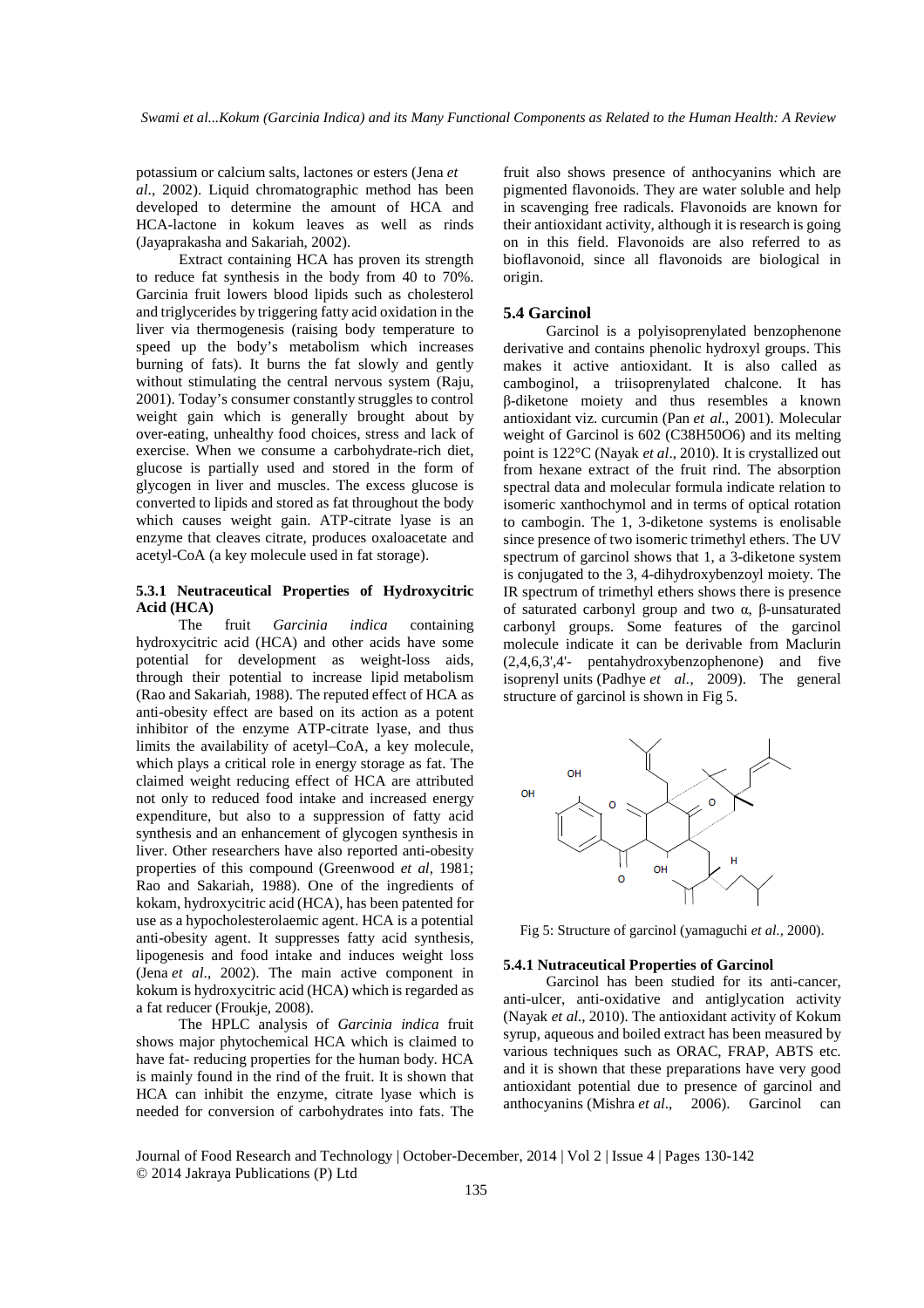scavenge alkyl-peroxyl radicals to form hydroperoxy derivative of garcinol and cambogin or isogarcinol. Isogarcinol has similar biological activities as garcinol and is potent antioxidant as well. These compounds can induce apoptosis in human leukemia HL-60 cells; inhibit NO radical generation and LPS-induced iNOS gene expression. Thus, garcinol has been shown to have better anti-tumor activity than curcumin (Sang *et al*., 2002; Sang *et al.*, 2001). Garcinol has been shown to possess antioxidant activity in  $H_2O_2$ -NaOH-DMSO system and radical scavenging activity against hydroxyl radical, methyl radical and superoxide anion. The emulsified garcinol suppresses superoxide anion similar to DL-α tocopherol (by weight), while it has three times greater free radical scavenging activity against 2,2-diphenyl-1-picrylhydrazyl (DPPH) radicals than DL-α- tocopherol by weight (Yamaguchi *et al*.,

2000). Garcinol is also shown to possess antioxidant activity against arachidonic acid metabolism and NO radical synthesis by modulation of arachidonic acid metabolism. Defective arachidonic acid metabolism and generation of NO radicals are involved in carcinogenesis and inflammation (Hong *et al*., 2006). Liao *et al*. (2005) showed garcinol prevents NO radical accumulation in LPS induced inflammatory mediators such as iNOS and COX-2. Thus garcinol may have neuro-protective effects against brain injury. A recent study by Koeberle *et al.* (2009) showed that garcinol interferes with two enzymes, 5- lipoxygenase and microsomal prostaglandin PGE2 synthase that play important role in inflammation and tumorigenesis. Garcinol and its oxidative products interact with colon cancer cells such as HT-29 and HCT-116 as well as normal immortalized intestinal cells such as IEC-6 and INT-407. They have potent growth-inhibitory effects on all intestinal cells but more effective on cancer cells than normal ones. Thus, at certain concentration garcinol can be used to inhibit growth of cancer cells (Hong *et al.*,

2007). Another similar study on garcinol has shown inhibition of growth of human leukemia HL-60 cells suggesting its chemo preventive action (Matsumoto *et al.*, 2003). Balasubramanyam *et al*. (2004) have shown non-specific inhibition of histone acetyltransferase by garcinol suggesting anti-HIV property. Above research shows that garcinol has very promising antioxidant, anticancer, anti-inflammatory properties.

Garcinol is also reported to show some antimicrobial activity. It plays important role in treatment of gastric ulcers caused by *Helicobacter pylori* chronic infection. This bacterium along with cells from gastric mucous membrane produces hydroxyl radicals and superoxide anions. Conventional antibiotics such as clarithromycin have side effects and thus garcinol can be a good alternative (Chatterjee *et al*., 2003; Chatterjee *et al*., 2005). Garcinol also showed

antimicrobial activity against *Staphylococcus aureus* which was comparable to traditional antibiotic Vancomycin (Rukachaisirikul *et al.*, 2005; Iinuma *et al.*, 1996). Yoshida *et al.* (2005) reported, garcinol fortified diet decreases the incidence of tounge neoplasms and pre-neoplasms. It also induces apoptosis through the activation of caspases and thus works as anti-tumor agent (Pan *et al.*, 2001). There are numerous reported mechanisms through which garcinol acts as antioxidant, anti-inflammatory or anti-cancer agent as explained above.

# **5.5 Anti Cancer Agent**

It was found that garcinol from kokum suppresses colon carcinogenesis in rats by inhibiting inducible nitric oxide synthase (iNOS) and cyclooxygenase (COX-2) enzymatic reactions. Histone acetyltransferase (HATs) has a key function in the modulation of gene transcription, cellular differentiation and cellular proliferation. However, if the HAT enzyme is altered, this affects the cell cycle or gene transcription causing cancer, neurodegenerative diseases, or other neurological syndromes. Balasubramanyam *et al*.

(2004) have demonstrated that garcinol from kokum inhibits HAT activity and induces cell apoptosis. Hence, this investigation suggested that the garcinol from kokum acted as an anti-cancer agent by inhibiting HAT activity and instigating apoptosis.

#### **5.6 Antioxidant Activity**

Antioxidants are micronutrients that have gained importance in recent years due to their ability to neutralize free radicals or their actions. Free radicals have been implicated in the etiology of several major human ailments, including cancer, cardiovascular diseases, diabetes and arthritis. Due to the recent trends in nutrition towards development of healthy foods in the form of 'functional foods', one of the desirable properties in a dietary component is considered to be its antioxidant effect (Mishra *et al.*, 2006).

Many therapeutic effects of the kokum fruit have been described in traditional medicine based on Ayurveda. These include its usefulness as an infusion, in skin ailments such as rashes caused by allergies, treatment of burns, scalds and chaffed skin, to relieve sunstroke, remedy for dysentery and mucous diarrhea, an appetizer and a good liver tonic, to improve appetite and to allay thirst, as a cardiotonic and for bleeding, piles, dysentery, tumours and heart diseases. One of the ingredients of kokum, hydroxycitric acid (HCA), has been patented for use as a hypocholesterolaemic agent. HCA is a potential anti-obesity agent. Hydroxycitric acid and its derivatives are useful in the treatment of obesity (Jena *et al.*, 2002). It suppresses fatty acid synthesis, lipogenesis and food intake and induces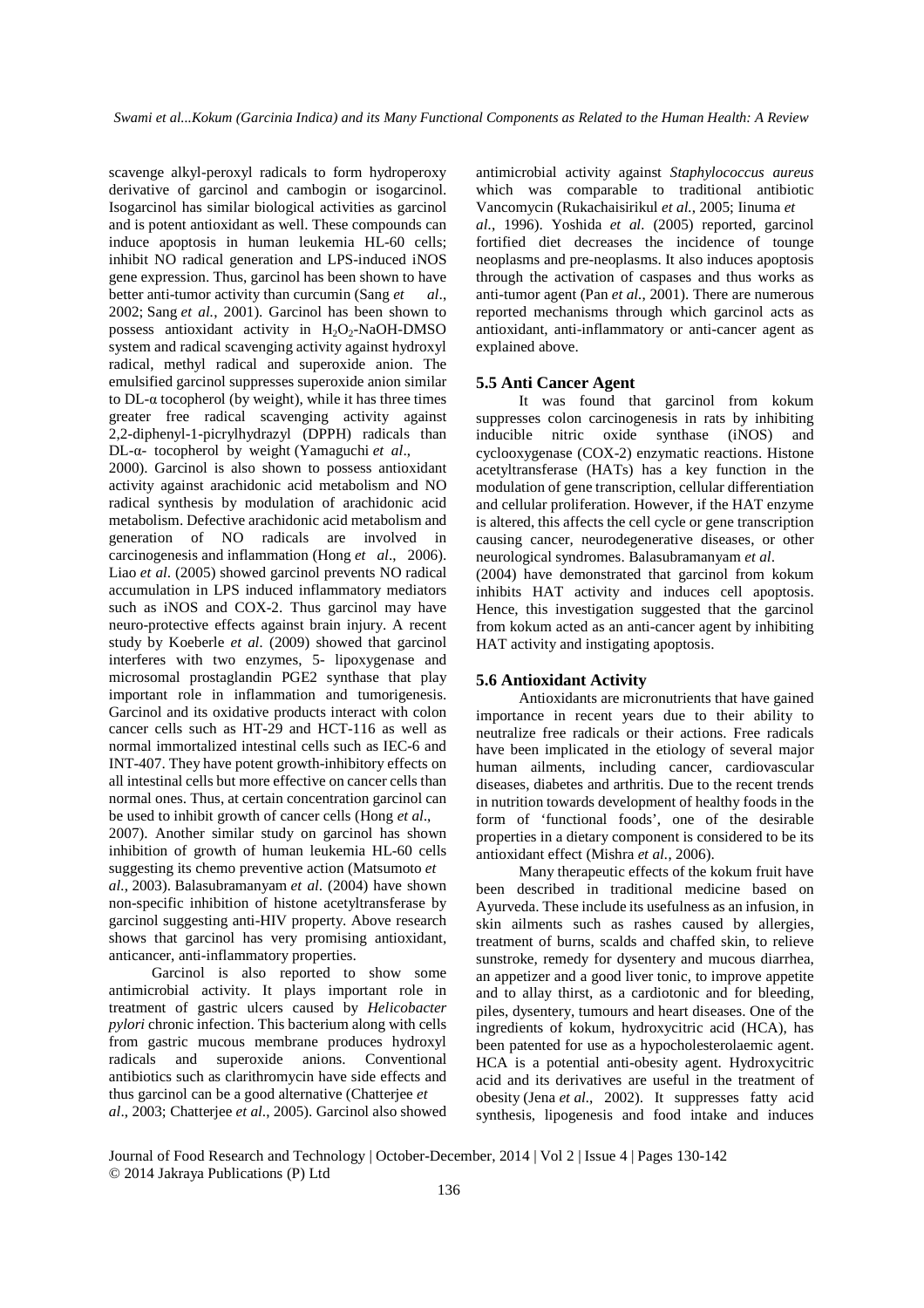weight loss. Garcinol, a polyisoprenylated benzophenone purified from *G. indica* fruit rind, displays antioxidant, anti-cancer and anti-ulcer properties (Yamaguchi *et al.*, 2000). Apart from HCA and garcinol, kokum contains other compounds with potential antioxidant properties. These include citric acid, malic acid, polyphenols, carbohydrates (Cadenas *et al.*, 1996), anthocyanin pigments and ascorbic acid (Peter *et al.*, 2001).

# **5.7 Anti-Ulcer Activity**

Gastric and duodenal ulcers are illnesses that affect a considerable number of people in the world and they are induced by several factors like stress, smoking, alcohol consumption, nutritional deficiencies and ingestion of non steroidal-anti-inflammatory drugs (NSAIDs) e.g. In domethacin, has side effects such as gastrointestinal irritation, erosion, bleeding, ulceration and perforation (Basil and Howard, 1995; Loguercio *et al*., 1993; Naito *et al*., 1998; Nash *et al*., 1994; Sagar and Ahamed, 1999; Suleyman *et al*., 2002). Although a number of antiulcer drugs such as  $H_2$  receptor antagonists, proton pump inhibitors and cytoprotectants are available for ulceration all these drugs have various undesirable effects such as arrhythmias, impotence and hematopoietic changes and limitations (Ariyoshi *et al.*, 1986; Del *et al.*, 1985; Satoh *et al*,, 1988).

The fruits of *Garcinia indica* have been suggested in the Indian system of medicine for a number of diseases. These include its usefulness as an infusion, in skin rashes caused by allergies, treatment of burns, to relieve sunstroke, remedy for dysentery and mucous diarrhea, an appetizer and antiulcer, liver tonic, to allay thirst and as a cardiotonic (Deore *et al*., 2011). The outer rind of the fruits of *Garcinia indica* has been shown to be antioxidant activity (Devasagayam *et al.*, 2006; Khare 2007; Kirtikar and Basu, 1991; Sheth *et al*., 2006). Garcinol a polyisoprenylated benzophenones, has antioxidative, chelating, free radical scavenging, antiglycation, anticancer, anti-inflammatory and antiulcer activities (Lin and Liao, 2005; Ho *et al*., 2002; Yamaguchi *et al*., 2000). One of the ingredients of kokum, hydroxycitric acid (HCA), has been patented for use as a hypocholesterolaemic agent (Heymsfield *et al*., 1998; Mattes and Bormann, 2000; Sakariah et al., 2002). Kokum contains other compounds with potential antioxidant properties include citric acid, malic acid, polyphenols, carbohydrates, anthocyanin flavonoids and ascorbic acid (Cadenas and Packer, 1996; Peter, 2001; Einbond *et al.*, 2004; Rastogi and Nayak, 2010; Yoshikawa, 2000).

#### **5.8 Anti-Hyaluronidase, Anti-Elastase Activity**

During ageing, elasticity of the skin decreases due to enzyme elastase leads to sagging and at the same time hyaluronic acid in the skin also diminishes and skin becomes dry and wrinkled. Hence, there is need to conserve matrix metallo proteins by inhibiting the activity of these matrix metallo proteinases. Certain plant extracts are reported to be good antioxidants. Garcinol and cambogiol present in the fruit rinds of *Garcinia indica* were reported to be good antioxidants due to presence of phenolic group. Along with this various preparations of *G. indica* play a role in prolonging ageing, we fractionated crude Methanolic Extract (ME) into Ethyl Acetate and Water Fraction (WF) and those fractions were screened for anti-hyaluronidase and anti-elastase activity (Sahasrabudhe and Deodhar, 2010).

During ageing, elasticity of the skin is decreased due to enzyme elastase which leads to sagging. At the same time, the amount of hyaluronic acid in the skin also diminishes and skin becomes dry and wrinkled. In the connective tissue fibroblasts are the cells which synthesize collagen and other important matrix metallo proteins. In young and healthy skin, the balance between synthesis and degradation of these proteins is maintained (Aslam *et al.*, 2005). But this intricate balance gets disturbed as we age. For maintaining youthful skin, when production of metallo proteins is not enough, the best way is to conserve them is by inhibition of matrix metallo proteinases (MMPase) (Aslam *et al.*, 2005). Like hyaluronidase, elastase too contributes significantly in other activities. Human neutrophil elastase (HNE) has broad substrate specificity capable of not only enzymatic cleavage, of elastin but also other ECM proteins such as collagen, hyaluronan, laminin etc. Under normal physiological conditions, endogenous inhibitors protect healthy tissue from damage but when impaired balance get disturbed, it leads to variety of diseases such as lung disorders, cardiovascular disorders, arthrosclerosis and cancer etc (Kobayashi *et al.*, 2004).

The kokum is anthelminthic and cardiotonic and used in the treatment of piles, dysentery and tumors etc. Fruit rinds of *G. indica* contain about 2.4% anthocyanins. Out of them two were identified as cyanindin 3-glucoside and cyanindin 3-sambuboside (Krishnamurthy *et al*., 1981). Garcinol, yellow coloured pigment and cambogiol present in the fruit rinds showed good antioxidant activity due to the presence of phenolic group (Krishnamurthy *et al*, 1982) and earlier methanolic extracts of fruit rinds of *G. indica* showed good hyaluronidase and elastase inhibition (Sambhus, 2006). But no extensive work has done yet on hyaluronidase and elastase inhibition activities of different fractions of *G. indica*.

# **6. Application in Food and Allied**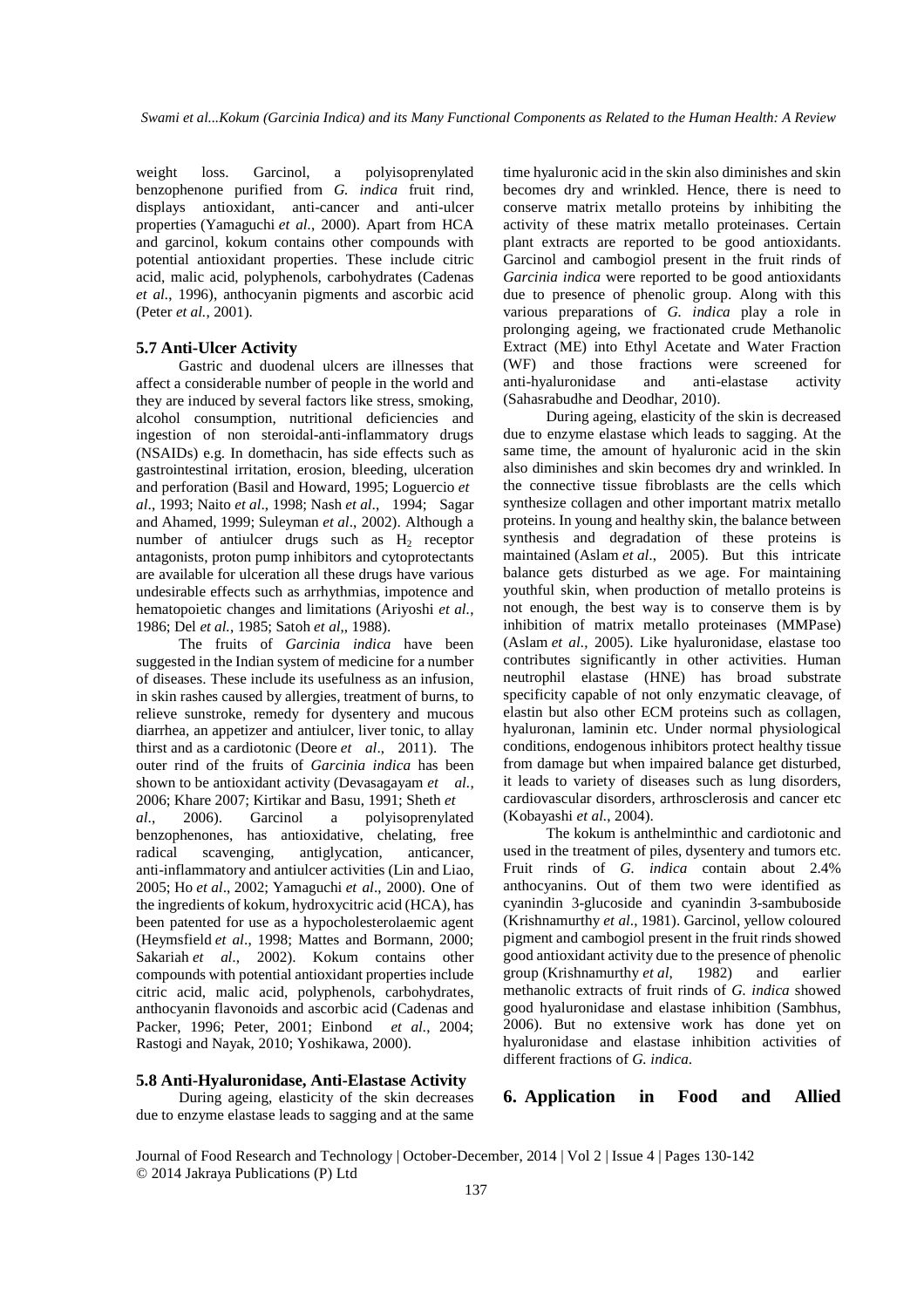# **Industries**

The value addition to the kokum fruits through processing assumes an important activity because raw/ripe fruits need to be processed before their consumption. In this context, kokum crop has attained the status of economical importance. The resultant of this activity creates employment opportunities at rural area and on the other hand develops suitable products for earning the foreign exchange through the export of kokum derivatives. The medicinal and antioxidant properties of kokum butter and flowers also priced to be very high and much useful in cosmetic application. As a result of this many pharmaceutical industries have shown keen interest in kokum and its derivatives. With this situation, India is the only country enjoying the monopoly with respect to kokum production in the world. The different products developed by processing of kokum are given below:

### **6.1 Kokum Syrup**

Kokum fruits have certain medicinal properties. Juice extracted from this fruit is sweet and sour and thus liked by many. A glass of cold kokum syrup is refreshing and it also improves the digestive system. The product is popular in the state since long and now it is sold in nearby states as well. Since it is a natural fruit extract, it is preferred by many people. In traditional method kokum rind is separated by removing fruit pulp and seeds. Pulp and seeds are not used for squash production. Equal quantity of sugar mixed with kokum rind in a wide mouth vessel. This mixture of sugar and kokum kept open for sun rays up to eight to ten days. In this process juice comes out from kokum rind and already sugar is mixed with juice. If balance sugar accumulation is found at the bottom of the vessel no additional sugar is to be added. Filtering juice and rind with help of a cotton cloth. This clean Kokum Syrup is to be filled in clean glass bottle. For long term preservation these filled bottles again kept sun light for another ten days without capping. You have to cap the bottles at end of process (Patil *et al*., 2008)

#### **6.2 Kokum Agal (Kokum Juice Concentrate)**

Kokum fruits are selected randomly and washed with clean water. The fruits are crushed and seed and pulp from the fruit is removed manually. Salt is added in the hollow space of the rind and the mixture of kokum rind and salt is kept in available plastic drum or container and is covered with cloth. Juice form the container is collected and filled in glass bottles of 750 ml to 1000 ml size. The colour and quality of *agal* varies from location to location as proportion of slat used ranges from 10 to 20 per cent and it depends on the quality of fruits used and also on the person making it.

Colour of the *agal* obtained is dark brown to blackish in colour.

# **6.3 Kokum** *Sarbat*

The kokum *sarbat* is prepared by using the kokum syrup. The water is added into kokum syrup at 1:5 proportions and some salt and cumin powder is added to make the kokum sarbat.

#### **6.4 Kokum** *Solkdhi*

Generally *agal* is ready to use for preparation of *Solkadhi* when mixed with coconut milk. In this process the grinded green chilli, cumin paste, salt and jaggery depending upon how much sweetness we require are used for the preparation of kokum *solkadhi*.

### **6.5 Kokum** *Amsul* **(Dried Salted Rind)**

The amsul is made from the peel of the fruits 'Kokum'. Amsul is a fine ingredient in veg-dishes and curries for the sour taste also it is useful for skin boils and irritation, if rubbed against the irritated parts. In traditional process, fresh kokum fruit washed properly and cut into two halves to separate the seed, pulp and the rind. The seed and the pulp are mixed with around 10 percent salt. The salt solution leached out from this mixture is used for the dipping of the separated rind. The rind then placed for sun drying during the daytime. The next day the dried sample is again dipped in the salt solution, which was leached on the second day from the salt seed mixture. Then the rind is again placed for the drying. The process of dipping and drying is repeated for 4 to 5 times to get the amsul.

### **6.7 Kokum Butter**

The fat is used mainly for edible purposes obtained by primitive methods is just off white, and free fatty acid levels are low indicating absence of any powerful lipolytic activity. The fat can be easily refined in the usual way, and bleached to a near white colour in the conventional manner. Prompted by enquiries from foreign buyers and realising its potential as a high value fat for export, oil millers have in the past decade, organised the collection of kernels and the fat is now recovered in a small way (about 200 tonnes or so) for export. The residual oil in the extracted cake is also recovered by solvent extraction. Despite slight increase in FFA, this quality also finds a ready export market.

#### **6.8 Kokum Beverages**

Kokum extract is having approximately 4% sugar which can be fermented to produce high quality red wine. The extract from kokum can be converted to many health beverages and squash like products with sugar addition.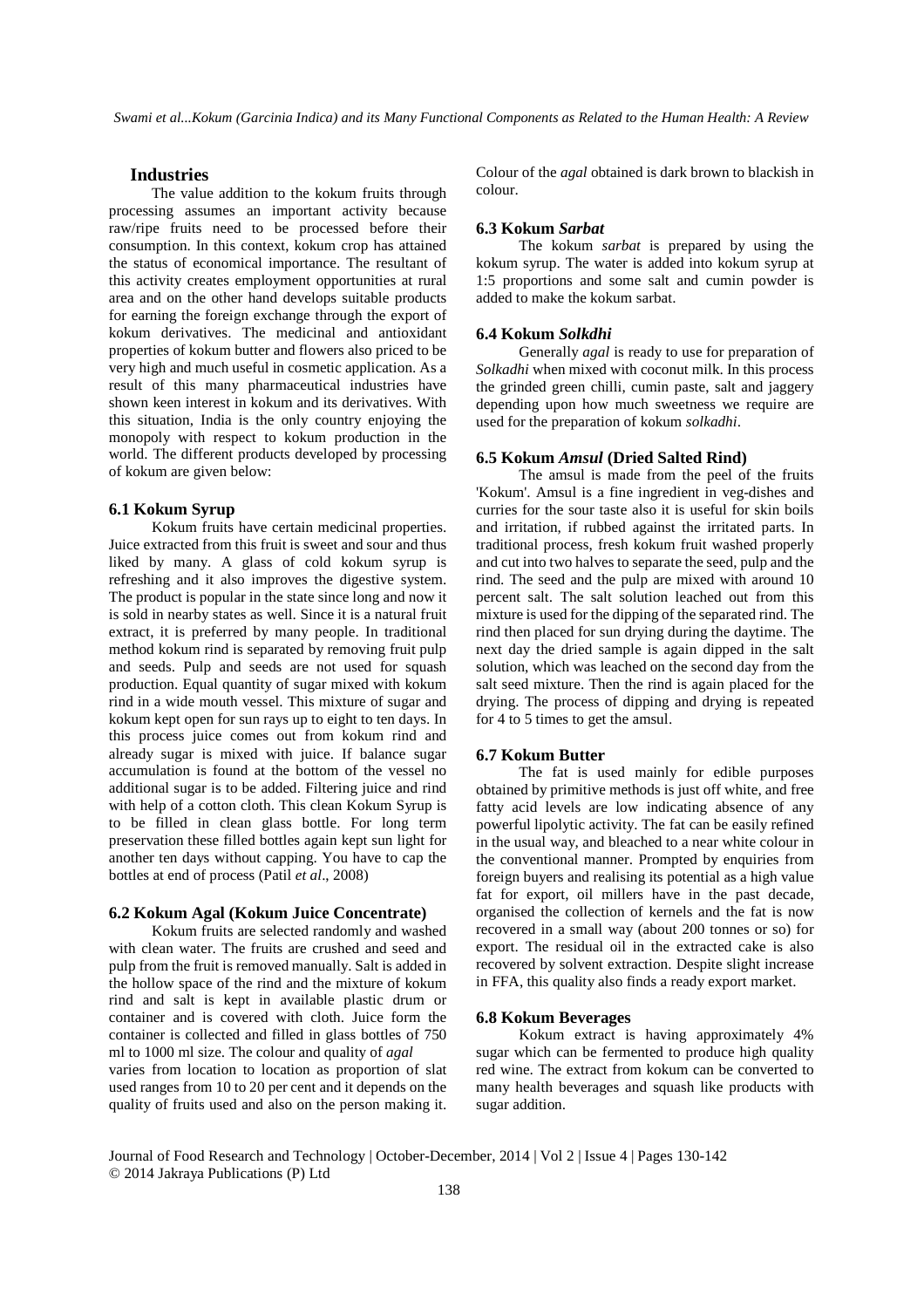### **6.9 Cosmetic Applications of Kokum**

Kokum has emollient property, it is used as a natural moisturizer to keep skin supple and silky smooth. Effective for treatment for severely dry skin, ulceration and fissures of lips, hands, feet, etc. Kokum butter is also nutritive and astringent. Uses include candle, soap, ointments and other pharmaceutical purposes.

### **7. Conclusions**

The consumption of kokum by various processed form has increased tremendously due to its reported health benefits. The kokum and its derivates, such as dried rind powder, sarbat, solkadhi, and butter from seed are rich sources of several high-value compounds with

#### **References**

- Alzamora SM, Salvatori D, Tapia SM, Lopez-Malo A, Welti- Chanes J and Fito P (2005). Novel functional foods from vegetable matrices impregnated with biologically active compounds. *Journal of Food Engineering,* 67: 205-14.
- Anbu S (2005). Market opportunities for tamarind. In National Consultation Meeting on Underutilised Fruits,  $2<sup>nd</sup>$  December 2005, Pune, India. Pp. 75-79.
- Antony JIX, Josan PP and Shankaranarayana ML (1998). Quantitative analysis of hydroxycitric acid and hydroxycitric acid lactone in garcinia fruits and garcinia products. *Journal of Food Science and Technology,* 35(5): 399-402.
- Ariyoshi I, Toshiharu A, Sugimura F, Abe M, Matsuo Y and Honda T (1986). Recurrence during maintenance therapy with Histamine H2 antagonist in cases of gastric ulcer. *Universal Journal of Medicine*, 28: 69-74.
- Arora RK and Nayar ER (1984). Wild relatives of crop plants in India. NBPGR Science Monograph No. 7, New Delhi: *National Bureau of Plant Genetic Resources, India.*
- Aslam MN, Lansky EP and Varani J (2005). Pomogranate as a cosmeceutical source: Pomogranate fractions promote proliferation and procollagen synthesis and inhibit matrix metallo proteinases-1 production in human skin cells. *Journal of Ethnopharmacology*, 103: 311-318.
- Azevedo J, Fernandes I, Faria A, Oliveira J, Fernandes A, de Freitas V and Mateus N (2010). Antioxidant properties of anthocyanidins, anthocyanidin-3-glucosides and respective portisins. *Food Chemistry*, 119: 518-523.
- Balasubramanyam K, Altaf M, Varier RA, Swaminathan V, Ravindran A, Sadhale PP and Kundu TK (2004). Polyisoprenylated benzophenone, garcinol, a natural histone acetyltransferase inhibitor, represses chromatin transcription and alters global gene

potential beneficial physiological activities. The rich bioactive profile of kokum makes it a highly nutritious and desirable fruit crop. The research evidences that kokum and its extract may protect against and even improve several diseases including cholesterol, antioxidant, digestion tonic, paralysis; it may even help to prevent and arrest the development of certain cancers, in addition to protecting the health of mouth and skin. The kokum rind has also medicinal value and used in the treatment of piles, dysentery, tumours and heart complaints. Apart from the medicinal values kokum has the lot of the processing value. The different value added products are prepared from the processing of kokum e.g. kokum sarbat, kokum solkadhi, agal, amsul, butter etc.

expression. *The Journal of Biological Chemistry*, 279(32): 33716-33726.

- Basil MD and Howard MS (1995). Clinical gastroenterology. *In: Companion Handbook. 4th ed. McGraw-Hill, USA.*
- Bhaskaran S and Mehta S (2006). Stabilized anthocyanin extract from *Garcinia indica*. US Patent No: 2006/0230983A1.
- Bhat DJ, Kamat N and Shirodkar A (2005). Compendium and proceedings of 2<sup>nd</sup> National seminar on Kokum (*Garcinia indica Choicy*), March 4-5, 2005 held at Goa Univercity.
- Bridle P and Timberlake CF (1997). Anthocyanins as natural food colour-selected aspects. *Food Chemistry*, 58(1-2): 103-109.
- Cadenas E and Packer L (1996). Hand Book of Antioxidants. *Plenum, New York.*
- Chatterjee A, Bagchi D, Yasmin T and Stohs SJ (2005). Antimicrobial effects of antioxidants with and without clarithromycin on *Helicobacter pylori. Molecular and Cellular Biochemistry*, 270: 125-130.
- Chatterjee A, Yasmin T, Bagchi D and Stohs SJ (2003). The bactericidal effects of *Lactobacillus acidophilus*, garcinol and Protykin compared to clarithromycin, on Helicobacter pylori. *Molecular and Cellular Biochemistry*, 243: 29-35.
- Clouatre D and Rosenballum M (1994). The diet and Health benefits of HCA (Hydroxycitric Acid). *Keats Publishing Co, New Canan, CT, p*p. 9.
- CSIR (1956). *The Wealth of India (Raw Materials)*. *Vol. IV*. Publications and Information Directorate, *Council of Scientific and Industrial Research, New Delhi.*
- Del Soldato P, Foschi D, Varin L and Daniotti S (1985). Comparison of the gastric cytoprotective properties of atropine, ranitidine and PGE2 in rats. *European Journal of Pharmacology*, 106:53-58.
- Delgado-Vargas F, Jiménez AR, Paredes-López O (2000). Natural Pigments: Carotenoids, anthocyanins and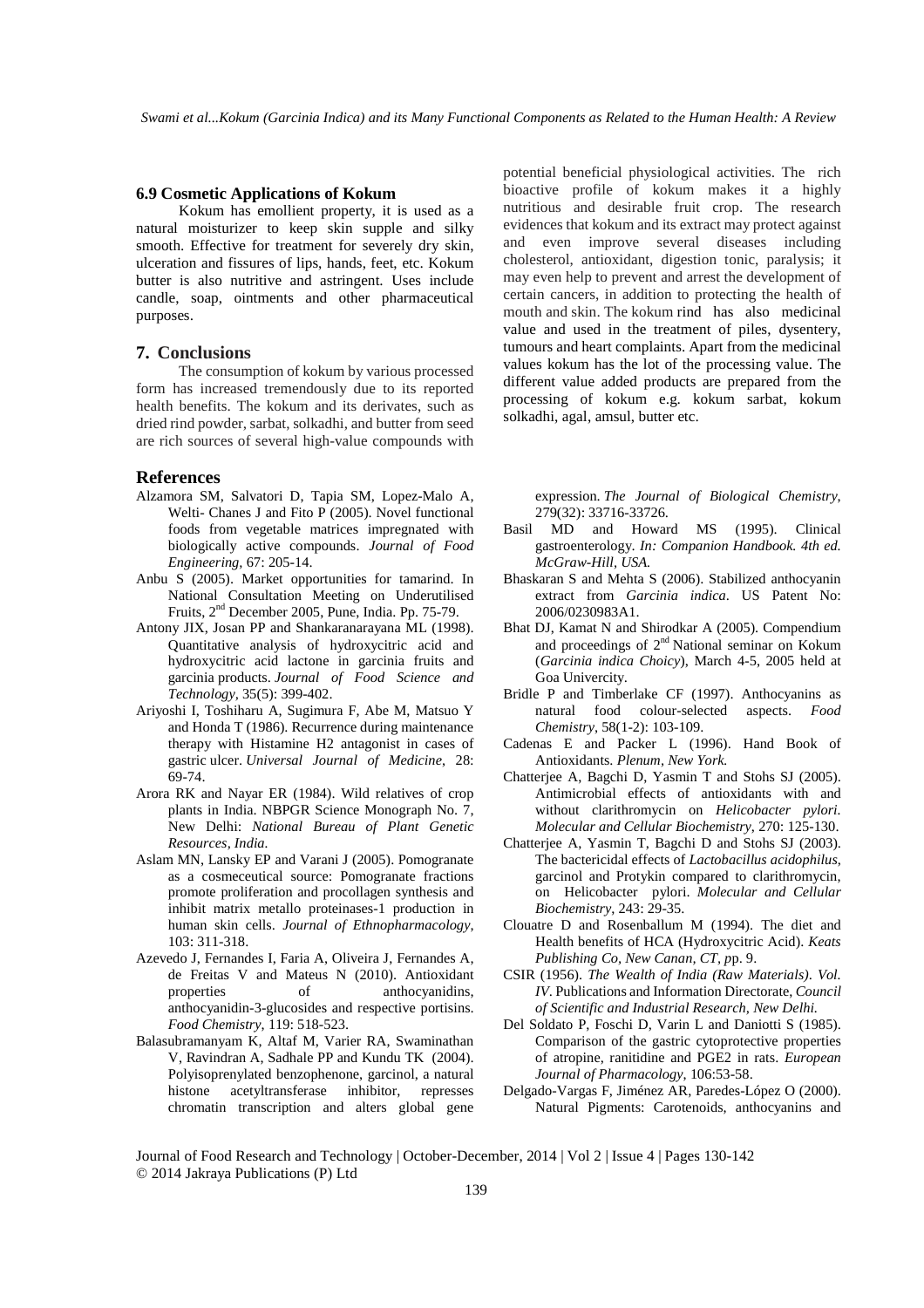*Swami et al...Kokum (Garcinia Indica) and its Many Functional Components as Related to the Human Health: A Review* 

betalains - Characteristics, biosynthesis, processing, and stability. *Critical Reviews in Food Science and Nutrition*, 40(3): 173-289.

- Deore AB, Sapakal VD, Dashputre NL and Naikwade NS (2011). Antiulcer activity of Garcinia indica linn fruit rinds. *Journal of Applied Pharmaceutical Science,* 01 (05): 151-154.
- Devasagayam TA, Mishra A, Bapat MA and Tilak JC (2006). Antioxidant activity of *Garcinia indica* (kokam) and its syrup. *Current Science*, 91: 90-93.
- Devasagayam TPA, Tilak JC and Singhal R (2006). Functional foods in India history and scope. In Angiogenesis, functional and medicinal foods (eds. Losso, J.N. *et al*.), *Marcel Dekker Inc. New York* (In press).
- Einbond LS, Reynertson KA, Luo XD, Basile MJ and Kennelly EJ (2004). Anthocyanin antioxidants from edible fruits. *Food Chemistry*, 84: 23-28.
- European Commission (1999). European Commission concerted action on functional food science in Europe: Scientific concepts of functional foods in Europe. *British Journal of Nutrition,* 81(1): 1-27.
- Froukje Kruijssen (2008). Benefiting From the Potential of Underutilized Fruits. *International Tropical Fruits Network.*
- Gawas MM (2005). The economics of processing kokum fruits. *M.Sc. Thesis, Dr. B. S. Konkan Krishi Vidyapeeth, Dapoli, India.*
- Greenwood MRC, Cleary MP, Blasé R, Stern D, Triscari J and Sullivan AC (1981). Effect of (-) hydroxycitrate and development of obesity in the Zucker obeserat. *American Journal of Physiology*, 240: E72.
- Heymsfield SB, Allison DB, Vasselli JR, Pietrobelli A (1998). Garcinia cambogia (Hydroxycitric acid) as a potential antiobesity agent. *Journal of American Medical Association,* 280: 1596-1608.
- Ho CT, Sang S, Liao CH, Pan MH, Rosen RT, Shiau SYL and Lin JK (2002). Chemical studies on antioxidant mechanism of garcinol: analysis of radical reaction products of garcinol with peroxyl radicals and their antitumor activities. *Tetrahedron*, 58: 10095-10102.
- Hong J, Kwon SJ, Sang S, Ju J, Zhou JN, Ho CT, Huang MT and Yang CS (2007). Effects of garcinol and its derivatives on intestinal cell growth: Inhibitory effects and autoxidation-dependent growth-stimulatory effects. *Free Radical Biology and Medicine*, 42: 1211-1221.
- Hong J, Sang S, Park HJ, Kwon SJ, Suh N, Huang MT, Ho CT and Yang CS (2006). Modulation of arachidonic acid metabolism and nitric oxide synthesis by garcinol and its derivatives. *Carcinogenesis*, 27(2): 278-286.
- Jayaprakasha GK and Sakariah KK (2002). Determination of organic acids in leaves and rinds of *Garcinia indica* (Desr.) by LC. *Journal of Pharmaceutical and Biomedical Analysis*, 28: 379-384.
- Jena BS, Jayaprakasha GK, Singh RP and Sakariah KK (2002). Chemistry and Biochemistry of

(-)-Hydroxycitric Acid from *Garcinia. Journal of Agricultural and Food Chemistry*, 50: 10-22.

- Joshi GD (2005). Production, post-harvest management and processing of kokum. *In National Consultation Meeting on Underutilised Fruits, 2nd December 2005, Pune, India.* Pp. 7-12.
- Khare CP (2007). Indian medicinal plants. An illustrated dictionary*, Springer.*
- Kirtikar KR and Basu BD (1991). Indian medicinal plants. 2nd ed, Vol I, Allahabad. Krishnamurthy N, Lewis YS and Ravindranatha B (1981). On the structures of garcinol, isogarcinol and cambogiol. *Tetrahedron Letter*, 22: 793-796.
- Krishnamurthy N, Lewis YS and Ravindranatha B (1982). Chemical constitution of Kokum fruit – rind. *Journal of Food Science and Technology*, 19: 97-100.
- Krishnamurthy N (1984). Chemical and technological studies on colouring matters from natural sources for use in foods. *Ph.D. Thesis, Mysore University.*
- Krishnamurthy K (1996). Indian functional foods: Role in prevention of cancer. *Nutrition Review*, 54: 5127-5131.
- Krishnamurthy N and Sampathu SR (1988). Antioxidant principals of kokum rind. *Journal of Food Science and Technology*, 25(1): 44-45.
- Kobayashi SH, Uyama Y and Kim Y (2005). Inhibition effects of (+) catechin-aldehyde polycondensates on proteinases causing proteolytic degradation of extracellular matrix. *Biochemical and Biophysical Research Communications*, 320: 256-261.
- Koeberle A, Northoff H and Werz O (2009). Identification of 5-lipoxygenase and microsomal prostaglandin E2 synthase-1 as functional targets of the anti-inflammatory and anticarcinogenic garcinol. *Biochemical Pharmacology*, 77(9): 1513-1521.
- Kureel RS, Ram Kishor, Ashutosh Pande and Dev Dutt (2009). Kokum a potential tree borne oilseed, technical booklet published *by National Oil seeds and Vegetable Oils Development Board, Gurgaon.*
- Lewis YS, Neelkantan S and Murthy C (1964). Acid in *Garcinia Cambogia*. *Current Science*, 33: 82-83.
- Liao CH, Ho CT and Lin JK (2005). Effects of garcinol on free radical generation and NO production in embryonic rat cortical neurons and astrocytes. *Biochemical and Biophysical Research Communications*, 329: 1306-1314.
- Loguercio C, Taranto D, Beneduce F, Blanco CV and Vincentis A (1993). Glutathione prevents ethanol-induced gastric mucosal damage and depletion of sulhydryl compounds in humans. *Gastroenterology*, 34: 161-165.
- Mattes DR and Bormann L (2000). Effects of (-)-hydroxycitric acid on appetitive variables. *Physiology and Behaviour*, 71: 87-94.
- Matsumoto K, Akao Y, Kobayashi E, Ito T, Ohguchi K, Tanaka T, Iinuma M and Nozawa Y (2003). Cytotoxic benzophenone derivatives from *Garcinia*  species display a strong apoptosis-inducing effect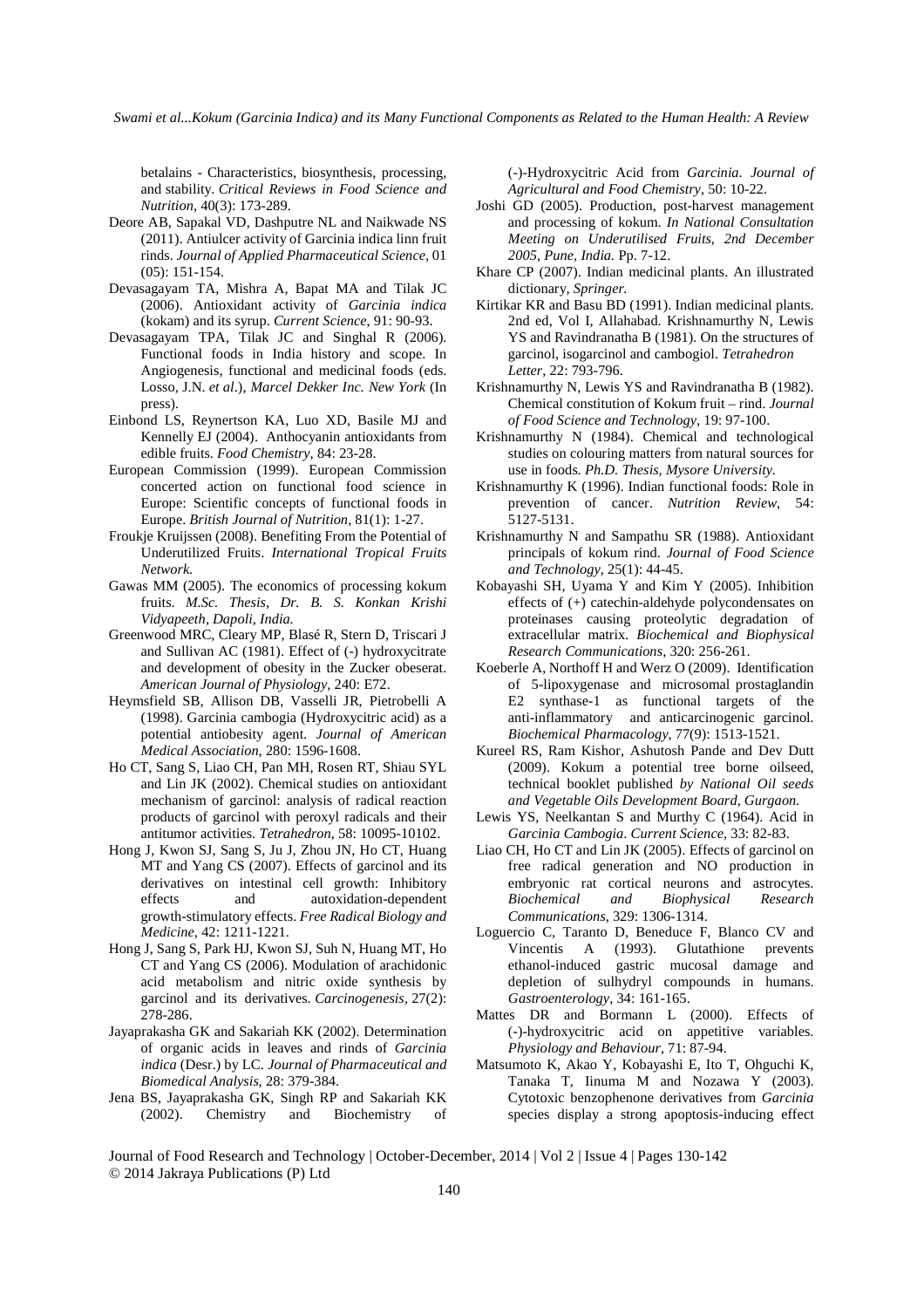against human leukemia cell lines. *Biological and Pharmaceutical Bulletin*, 26(4): 569-571.

- Mishra A, Bapat MM, Tilak JC and Thomas PA (2006). Antioxidant activity of *Garcinia indica* (kokum) and its syrup. *Current Science*, 91(1): 90-93.
- Murilidhara HG (1976). Raw material survey of resources and newer sources of fat and oil – Kokum. Proceedings of the symposium on *Fats and oils in relation to food products and their preparation*, Association of Food Scientists and Technologists India, Central Food Technological Research Institute, Mysore, India.
- Nagarajan AR (2005). Market opportunities for promotion of aonla. In National Consultation Meeting on Underutilised Fruits,  $2<sup>nd</sup>$  December 2005, Pune, India. Pp. 37-38.
- Naito Y, Yoshikawa T, Matsuyama K and Neutrophils (1998). Lipid peroxidation and nitric oxide in gastric reperfusion injury in rats. *Free Radical Biology Medicine,* 24: 494-502.
- Nash Judith, Lambert Lynn and Deakin Histamine M (1994). H2-receptor.Antagonist in Peptic Ulcer Disease. Evidence for a prophylactic use. *Drugs*, 47: 862-871.
- Nawale RN, Parulekar YR and Magdum MB (1997). Kokam (*Garcinia indica* Choisy) Cultivation in Konkan Region of Maharashtra. *Indian Cocoa, Arecanut* and *Spices Journal,* 21(2): 42-43.
- Nayak CA and Rastogi NK (2010). Forward osmosis for the concentration of anthocyanin from *Garcinia indica* Choisy. *Separation and Purification Technology*, 71: 144-151.
- Nayak CA, Rastogi NK and Raghavarao KSMS (2010). Bioactive constituents present in *Garcinia indica*  Choisy and its potential food applications: A review. *International Journal of Food Properties*, 13(3): 441-453.
- Niva M (2007). All foods affect health: understandings of functional foods and healthy eating among health-oriented Finns. *Appetite,* 48: 384-93.
- Padhye S, Ahmad A, Oswal N and Sarkar FH (2009). Emerging role of Garcinol, the antioxidant chalcone from *Garcinia indica* Choisy and its synthetic analogs. *Journal of Haematology and Oncology*, 2(38): 1-13.
- Palou A, Serra F and Pico C (2003). General aspects on the assessment functional foods in the European Union. *European Journal of Clinical Nutrition,* 57: 12-17.
- Pan MH, Chang WL, Lin-Shiau SY, Ho CT and Lin JK (2001). Induction of apoptosis by garcinol and curcumin through cytochrome *C* release and activation of caspases in human leukemia HL-60 cells. *Journal of Agricultural and Food Chemistry*, 49: 1464-1474.
- Patil BP, Gawankar MS, Sagvekar VV and Jambhale ND (2005). Status of existing kokum plantation in Maharashtra. Proceeding of  $2<sup>nd</sup>$  National Symposium on Kokum. *University of Goa*, 4-5 March, 2005.
- Patil S, Shirol AM and Kattimani KN (2009). Variability studies in physico-chemical parameters in kokum (*Garcinia indica Choicy*) for syrup preparation. *Karnataka Journal of Agricultural Science*, 22(1): 244-245.
- Perez-Alvarez JA, Sayas-Barbera E and Fernandez-Lopez J (2003). Aspectos generales de los alimentos functionale. Pp. 31-38.
- Peter KV (2001). Handbook of Herbs and Spices. *CRC Press, Boca Raton, FL, USA.*
- Powar SS (2005). Kokum in a Konkan Village. *MPTS Newsletter,* 30: 9-11.
- Pruthi JS (1979). *Spices and Condiments*. *New Delhi, National Book Trust.*
- Raju VK and M Reni (2001). Kokum and cambodge. Handbook of Herbs and Spices. pp. 207- 215.
- Rao RN and Sakariah KK (1988). Lipid-lowering and antiobesity effect of (-) hydroxycitric acid. *Nutrition Res*earch, 8: 209-212.
- Roberfriod MB (2002). Global view on functional foods: European perspectives. *British Journal of Nutrition,* 88: 133-138.
- Rukachaisirikul V, Naklue W, Sukpondma Y, Phongpaichit S (2005). An antibacterial biphenyl derivative from *Garcinia bancana* MIQ. *Chemical and Pharmaceutical Bulletin* (Tokyo), 53(3): 342-343.
- Sagar V and Ahamed RN (1999). Gastric mucosal cellular changes induced by indomethacin (NSAID) in male albino rats. *Indian Journal of Experimental Biology*, 37: 365-369.
- Sahasrabudhe A and Deodhar M (2010). Anti-hyaluronidase, anti-elastase activity of *Garcinia indica*. *International Journal of Botany,* 6(3): 299-303.
- Sakariah KK, Jena BS, Jayaprakasha GK and Singh RP (2002). Chemistry and biochemistry of (-)- Hydroxycitric acid from Garcinia. *Journal of Agriculture and Food Chemistry*, 50: 10-22.
- Sambhus M (2006). Studies on G. indica with reference to cosmetological applications. Ph.D. *Thesis,* University of Mumbai, Chapter II, pp: 31-32.
- Sampathu SR and Krishanamurthy N (1982). Processing and utilisation of Kokum (*Garcinia indica*). *Indian Spices,* 19(2): 15-16.
- Sang S, Liao CH, Pan MH, Rosen RT, Lin-Shiau SY, Lin JK and Ho CT (2002). Chemical studies on antioxidant mechanism of garcinol: analysis of radical reaction products of garcinol with peroxyl radicals and their antitumor activities. *Tetrahedron*, 58: 10095-10102.
- Sang S, Pan MH, Cheng X, Bai N, Stark RE, Rosen RT, Lin-Shiau, SY, Lin JK and Ho CT (2001). Chemical studies on antioxidant mechanism of garcinol: analysis of radical reaction products of garcinol and their antitumor activities. *Tetrahedron,* 57: 9931-9938.
- Sargio W (1988). A natural food, the Malabar Tamarind,